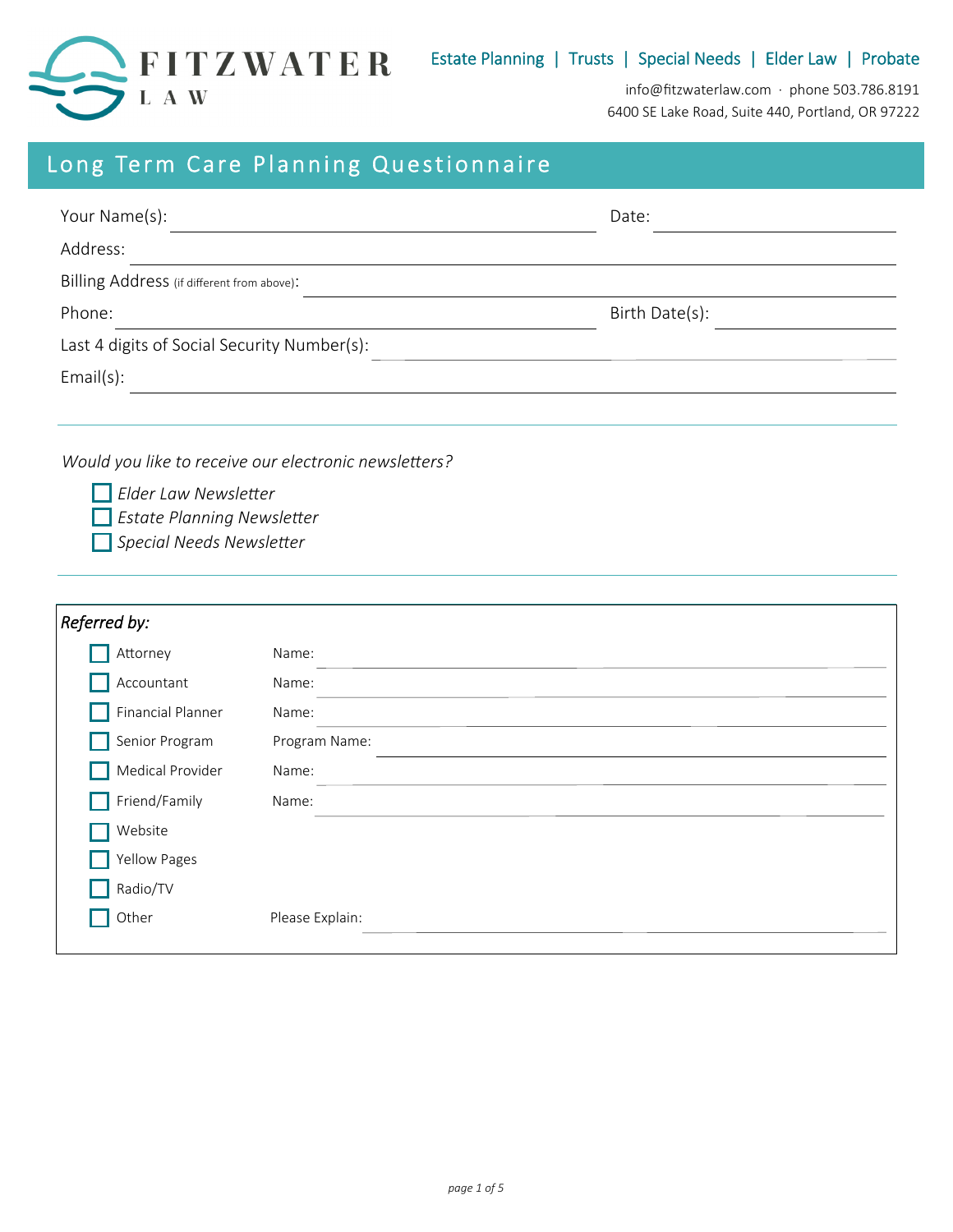

6400 SE Lake Road, Suite 440, Portland, OR 97222

## PERSON NEEDING CARE:

| Full Name:                                                 |                                      |
|------------------------------------------------------------|--------------------------------------|
|                                                            |                                      |
| Date of Birth:                                             | Social Security Number:              |
| Spouse / Partner:                                          | Spouse / Partner Date of Birth:      |
| Where does the person currently reside? $\Box$ at Home     | $\ $ In a Facility                   |
| Name of Facility:                                          |                                      |
| Is the person needing care a veteran? $\Box$ yes $\Box$ no |                                      |
| Type of Facility? $\Box$ Foster Home                       | $\Box$ Assisted Living<br>Don't Know |
| Memory Care Nursing Home                                   |                                      |
| Address:                                                   |                                      |
| Phone:                                                     | County:                              |

# FAMILY INFORMATION:

| Name | Address | Date of Birth | Relationship |
|------|---------|---------------|--------------|
|      |         |               |              |
|      |         |               |              |
|      |         |               |              |
|      |         |               |              |

Does the person needing care have any of the following:

| Will: $\Box$ yes $\Box$ no              | Copy Provided: $\Box$ yes $\Box$ no |
|-----------------------------------------|-------------------------------------|
| Trust: $\Box$ yes $\Box$ no             | Copy Provided: $\Box$ yes $\Box$ no |
| Power of Attorney: $\Box$ yes $\Box$ no | Copy Provided: $\Box$ yes $\Box$ no |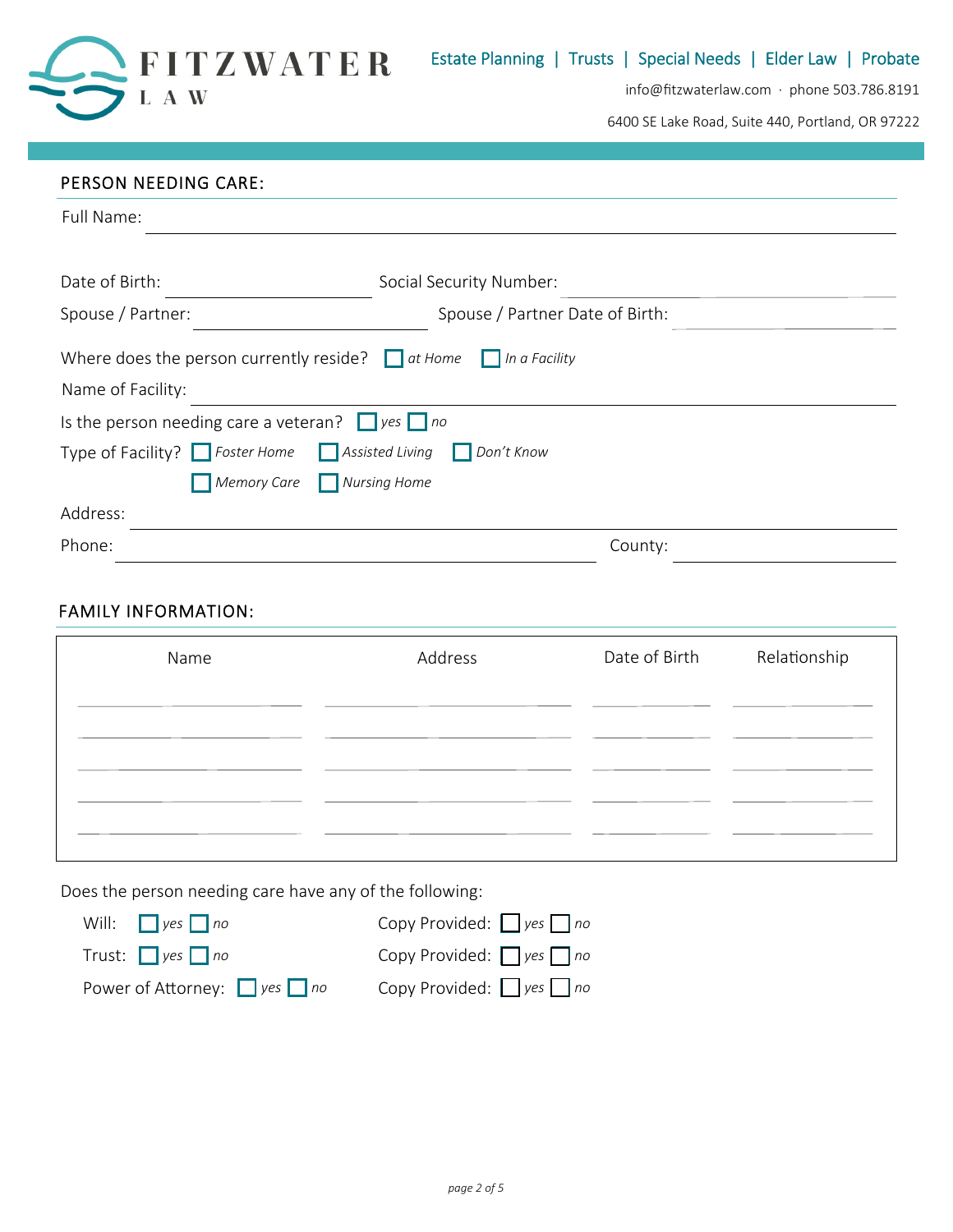

6400 SE Lake Road, Suite 440, Portland, OR 97222

For Income Information: our office needs documents to prove the amounts of gross income provided below (e.g. Social Security Award Letter, Pension Stubs, Check Stubs, etc.).

Person Needing Care Income Information

| Source | <b>Gross Amount</b> | List Deductions<br>and Amounts | Net Amount | Document<br>Provided   |
|--------|---------------------|--------------------------------|------------|------------------------|
|        |                     |                                |            | $\n  yes no\n$         |
|        |                     |                                |            | $\neg$ no<br>yes       |
|        |                     |                                |            | $\Box$ yes $\Box$ no   |
|        |                     |                                |            | no<br>$ $ $ $ $\nu$ es |
|        |                     |                                |            |                        |

Person Needing Care Spouse/Partner Income Information

| Source | <b>Gross Amount</b> | List Deductions<br>and Amounts | Net Amount | Document<br>Provided               |
|--------|---------------------|--------------------------------|------------|------------------------------------|
|        |                     |                                |            | $\n  yes no$                       |
|        |                     |                                |            | yes<br> no                         |
|        |                     |                                |            | $\Box$ yes $\Box$ no               |
|        |                     |                                |            | $\vert \vert$ yes $\vert \vert$ no |
|        |                     |                                |            |                                    |

Person Needing Care Health Insurance Information

| Provider<br>(Medicare / Blue Cross / Kaiser) | Mthly Premium | How Paid | Source of<br>Payment | Document<br>Provided |
|----------------------------------------------|---------------|----------|----------------------|----------------------|
|                                              |               |          |                      | $\Box$ yes $\Box$ no |
|                                              |               |          |                      | $\Box$ yes $\Box$ no |
|                                              |               |          |                      | $\Box$ yes $\Box$ no |
|                                              |               |          |                      | $\Box$ yes $\Box$ no |
|                                              |               |          |                      |                      |

### Person Needing Care Spouse/Partner Health Insurance Information

| Provider<br>(Medicare / Blue Cross / Kaiser) | Mthly Premium | How Paid | Source of<br>Payment | Document<br>Provided       |
|----------------------------------------------|---------------|----------|----------------------|----------------------------|
|                                              |               |          |                      | $ $ yes $ $ no             |
|                                              |               |          |                      | $\blacksquare$ lyes<br> no |
|                                              |               |          |                      | $ $ yes<br> no             |
|                                              |               |          |                      | $ $ yes $ $<br> no         |
|                                              |               |          |                      |                            |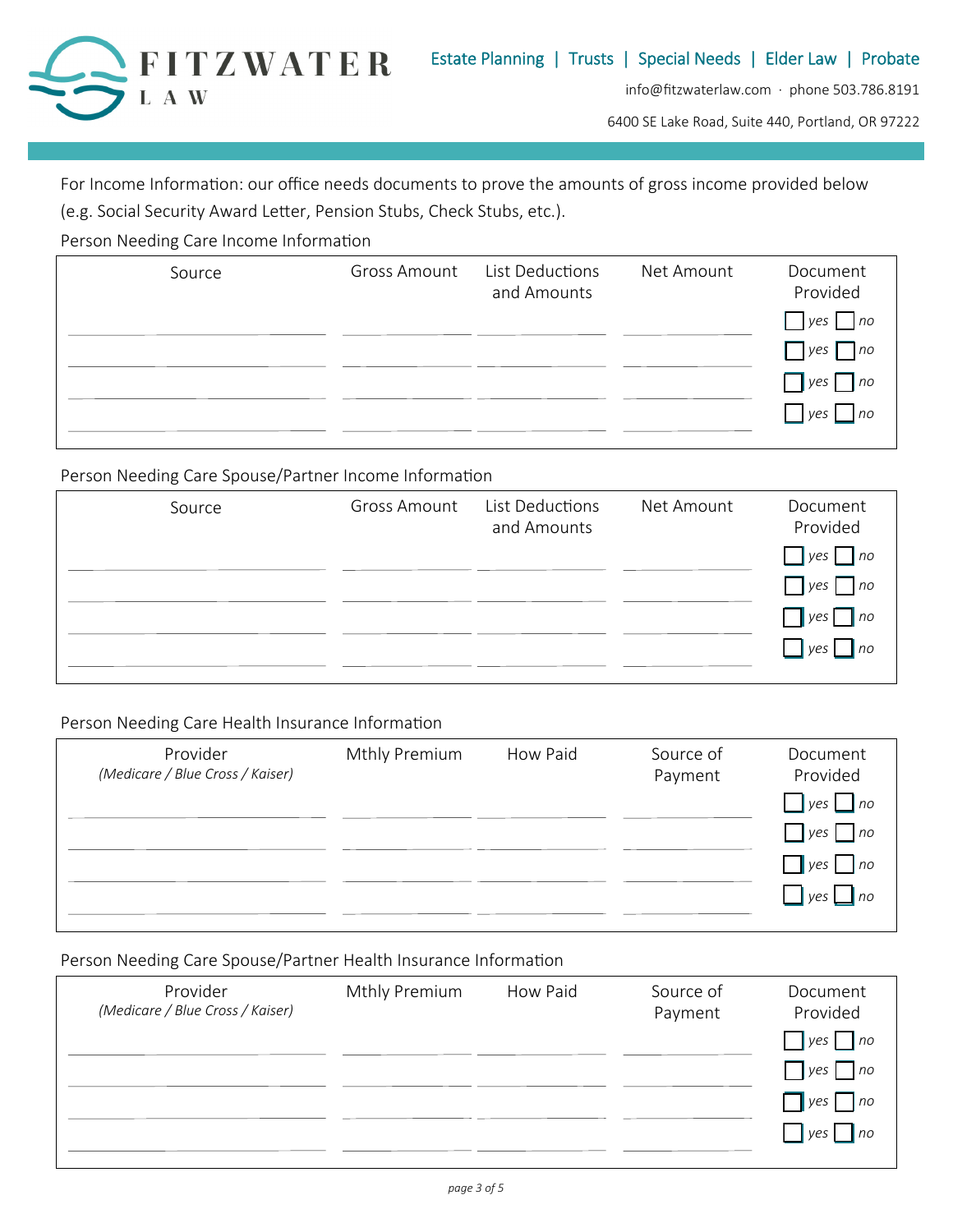

6400 SE Lake Road, Suite 440, Portland, OR 97222

Please list all assets and resources owned by the person needing care and/or spouse. Indicate who owns which asset, or if it is jointly owned.

Real Property Information

| Address & Owner | Real Market<br>Value (RMV) | Property Tax<br>Per Year | Home Insurance<br>Per Year | Mortgage<br>Payment |
|-----------------|----------------------------|--------------------------|----------------------------|---------------------|
|                 |                            |                          |                            |                     |
|                 |                            |                          |                            |                     |
|                 |                            |                          |                            |                     |

Bank Account Information

| Name of Bank & Acct. Owner | Account Type<br>(checking, saving, cd) | Account No.<br>(last 4 digits) | <b>Statement Date</b><br>(mm/dd/yyyy) | <b>Account Value</b> |
|----------------------------|----------------------------------------|--------------------------------|---------------------------------------|----------------------|
|                            |                                        |                                |                                       |                      |
|                            |                                        |                                |                                       |                      |
|                            |                                        |                                |                                       |                      |

Other Securities (Non-Retirement): please list any investment accounts, bonds, mutual funds, stocks, or other securities that you own and that have not already been included in the accounts listed above:

| Institution & Acct. Owner | Account Type<br>(checking, saving, cd) | Account No.<br>(last 4 digits) | <b>Statement Date</b><br>(mm/dd/yyyy) | <b>Account Value</b> |
|---------------------------|----------------------------------------|--------------------------------|---------------------------------------|----------------------|
|                           |                                        |                                |                                       |                      |
|                           |                                        |                                |                                       |                      |
|                           |                                        |                                |                                       |                      |

Life Insurance/Annuities:

| Company & Policy Owner | Cash Value | Beneficiary | <b>Statement Date</b> | Policy Type |
|------------------------|------------|-------------|-----------------------|-------------|
|                        |            |             |                       |             |
|                        |            |             |                       |             |
|                        |            |             |                       |             |
|                        |            |             |                       |             |
|                        |            |             |                       |             |
|                        |            |             |                       |             |